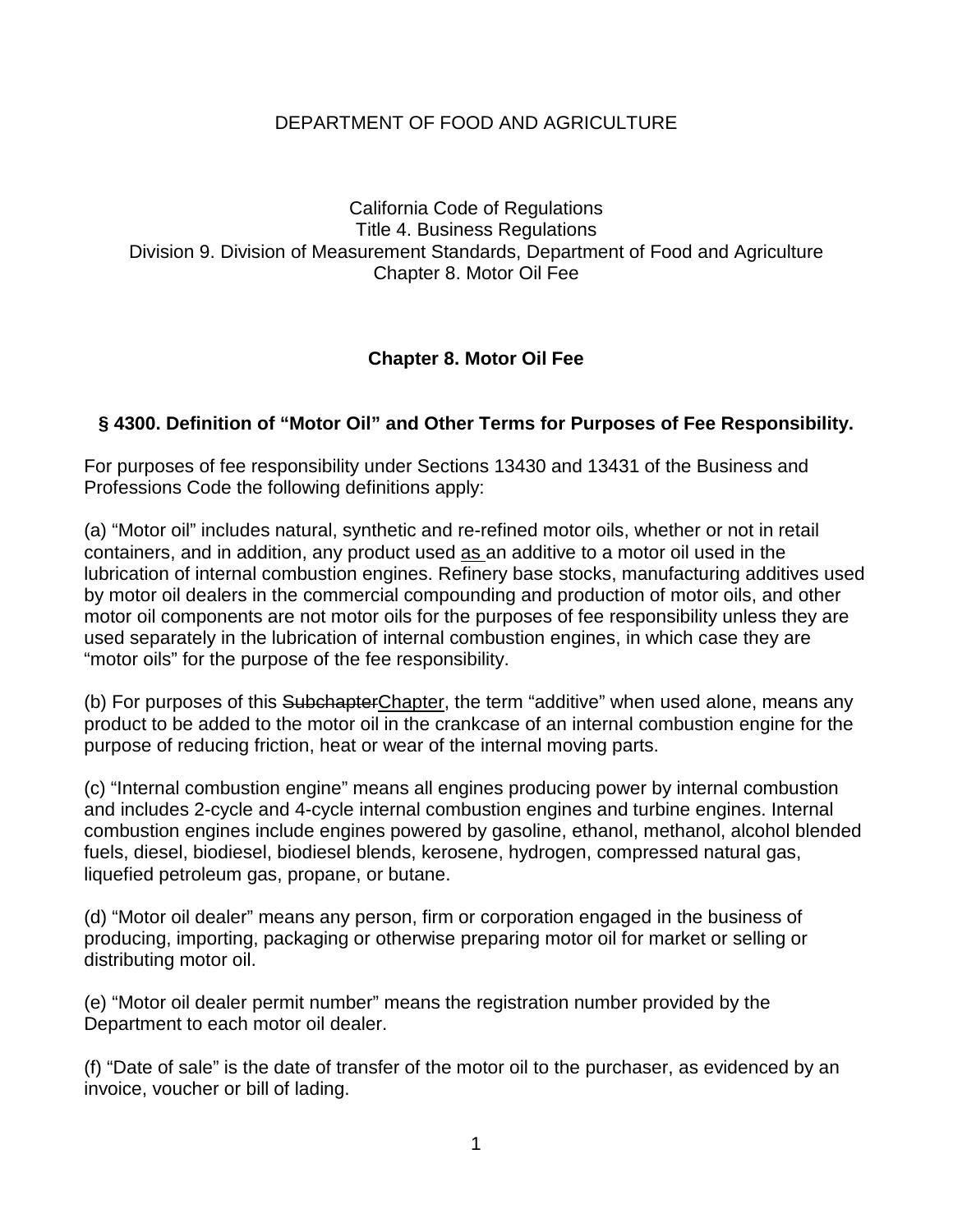(g) "Quarter" means a three-month period during a fiscal year. For each fiscal year, the first quarter commences July 1 and ends September 30, the second quarter commences October 1 and ends December 31, the third quarter commences January 1 and ends March 31, and the fourth quarter commences April 1 and ends June 30, all inclusive.

(h) "Export" or "Exported" means the delivery or shipment of motor oil by the dealer from a point in California to a point outside of California when, pursuant to the contract of sale, the motor oil is delivered by the motor oil dealer to:

(1) The out of state point by facilities operated by the dealer; or

(2) A carrier, customs broker or forwarding agent for shipment to a location outside of California.

(3) A forwarding agent, export packer, customs broker or other person engaged in the business of preparing property for export, or arranging for its export to a location outside of California, or

(4) A vessel clearing from a port in California for a port outside of California. However, motor oil consumed during a voyage clearing a California port is not exempt.

The motor oil is not exported if it is diverted in transit, for any reason, and is not actually delivered outside of California; regardless of documentary evidence held by the dealer for delivery of that motor oil for out-of-state shipment.

NOTE: Authority cited: Sections 12027 and 13433, Business and Professions Code. Reference: Sections 13430 and 13431, Business and Professions Code.

### **§ 4302. Fee Responsibility and Exemption.**

(a) The first motor oil dealer that produces, sells or distributes motor oil in California, whether or not packaged in retail containers, shall pay the fee for all such motor oil sold in California.

(b) Motor oil exported for sale outside California is exempt from the motor oil fee.

(c) A person assigned a motor oil dealer permit number and not actively engaged in the business of producing, distributing, or selling motor oil is required to notify the Department in writing within the next reporting period upon ceasing operations dealing with motor oil.

NOTE: Authority cited: Sections 12027 and 13433, Business and Professions Code. Reference: Sections 13430 and 13431, Business and Professions Code.

### **§ 4304. Fees and ReturnsRemittance Forms.**

(a) The motor oil fee provided for in Section 13431 of the Business and Professions Code is established at fourfive cents (\$0.04\$0.05) per gallon effective January 1, 2018. This section shall remain in effect until January 1, 2018 and as of that date the fee shall revert to three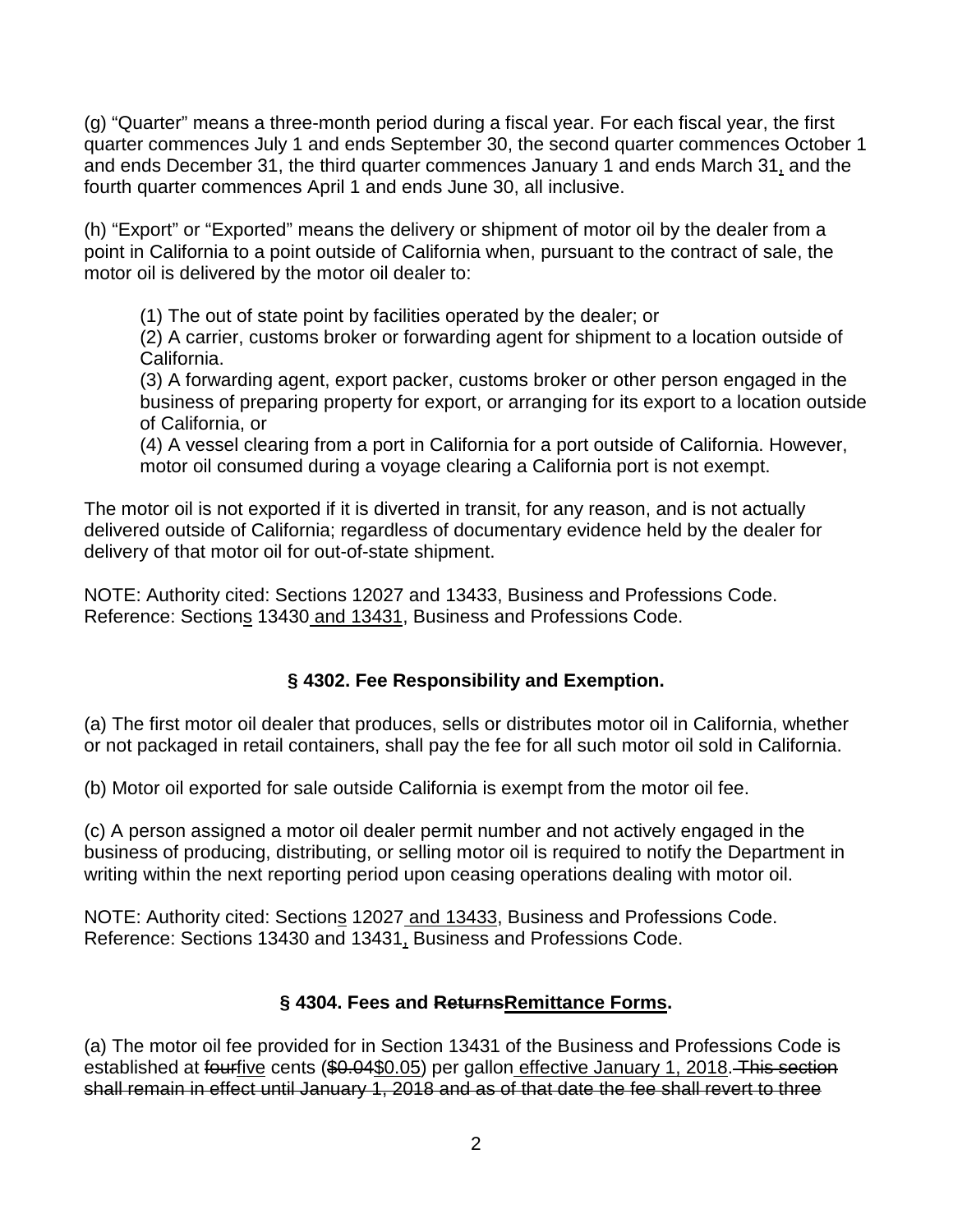cents (\$0.03) per gallon, unless a regulation establishing a different fee is promulgated before January 1, 2018.

(b) Each person responsible for the payment of the motor oil fee shall file a returnremittance form with the Department no later than 30 days after each quarter ending September 30, December 31, March 31 and June 30. The return shall be on a completed "Motor Oil Fee ReturnRemittance Form" (Form 41-054, Rev. 6/30/121/1/18), hereby incorporated by reference, shall be completed and accompanied bywith payment of the motor oil fee due for such transactionsthe reporting period. All motor oil dealers must prepare and submit to the Department a returnthe remittance form in accordance with the general requirements for reporting contained in this sectionChapter.

- (1) A returnremittance form for each quarter shall include:
	- (A) The amount, in gallons of motor oil purchased, sold, manufactured in California, or imported into California.
	- (B) The total amount of gallons of motor oil with fees paid to suppliers.
	- (C) The net amount of motor oil gallons to which the fee is applied. This is calculated by the gallons reported in subparagraph (A) aboveof this paragraph minus the gallons reported in subparagraph (B) above of this paragraph.
	- (D) The signature and title of the representative of the entity authorized to prepare the return.
	- (E) The date the returnremittance form was signed.
- (2) ReturnsRemittance forms and applicable supporting data shall be accurate and complete; and shall be computer generated, typed or legibly handwritten in English.

(c) Any return not received by the Cashier, California Department of Food and Agriculture in Sacramento by the dates stated in subsection (b), not complete or not accompanied by the full fee due, is delinquent. A return that is postmarked not later than the fifth day of the month in which the return is due shall be deemed received by the date on which it was due. Any remittance form and accompanying motor oil fee received by the Department that is postmarked more than 35 days after the end of the reporting period as described in subdivisions (b) and (f) of this section, is considered delinquent. Delinquent payments are subject to a late penalty fee under the provisions of Section 4306 of this Chapter.

(d) A motor oil dealer may not take a credit on their quarterly the Motor Oil Fee ReturnRemittance Form for motor oil that is used for an exempt purpose pursuant to Business and Professions Code, Section 13431, during any quarter. Motor oil fees paid on motor oil later used for an exempt purpose may be refunded under the provisions of this Chapter upon request of the motor oil dealer under the provisions of Section 4307 of this Chapter.

(e) Any return not received by the Cashier, California Department of Food and Agriculture in Sacramento, by the dates stated in subsection (b), incomplete or not accompanied by the full fee due, is delinguent. The Department will reject any returnremittance form that is incomplete, not accompanied by the full fee due, or fails to comply with the reporting requirements of this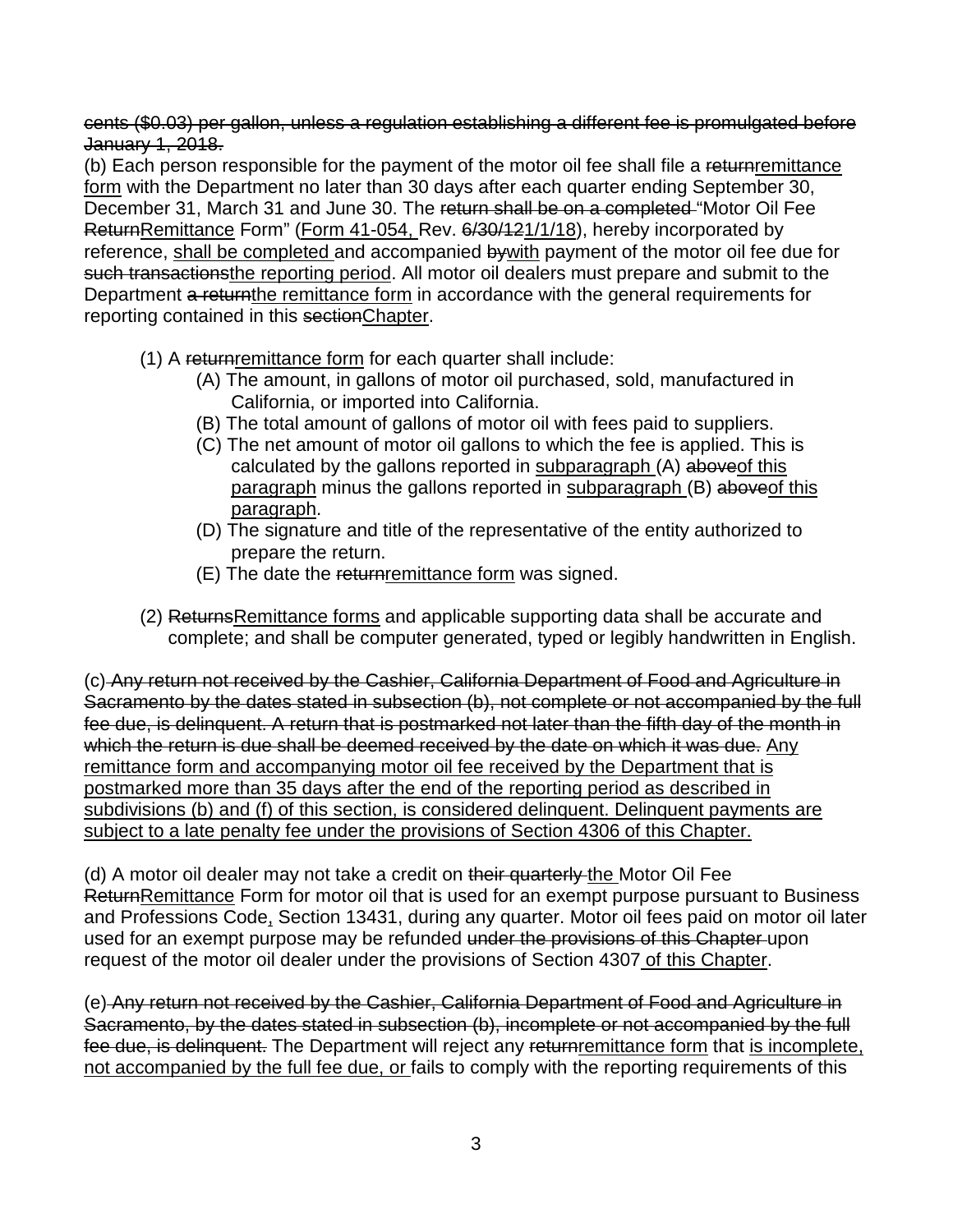Chapter. All payments to the Department must be made by check, draft, money order or cashier's check payable to the Cashier, California Department of Food and Agriculture.

(f) Notwithstanding subdivision (b) of this section, Anyany motor oil dealer with an annual volume of sales or purchases of motor oil less than 5000or equal to 30,000 gallons may apply in writing to the Department for authorization to file an annual returnremittance form in lieu of a quarterly returnremittance form. The annual reporting period shall be established beginning the month in which July 1 through June 30 after the written request is accepted by the Department. The due date for annual returnsremittance form and accompanying motor oil fee shall be filed with the Department no later than is on the last day of the month following 30 days after the end of the annual reporting period.

NOTE: Authority cited: Sections 12027 and 13433, Business and Professions Code. Reference: Sections 13431, 13432 and 13433, Business and Professions Code.

# **§ 4306. Penalties.**

For any delinguency in making a returnwith filing a remittance form, or any deficiency in payment, the Department shall add to such delinquent payment a penalty of ten percent of the amount which is due.

NOTE: Authority cited: Sections 12027 and 13433, Business and Professions Code. Reference: Sections 13431 and 13433, Business and Professions Code.

# **§ 4307. Refund of Fees Paid.**

All requests for refund of payments made pursuant to Section 4304 of this Chapter shall be submitted to the Department within three years from the date the Department received the remittance form with of the payment of the motor oil fee. Requests for refund shall contain the following information:

(a) A letter requesting the refund, signed by the owner or an authorized person within the company;

(b) A ledger sheet tabulating purchases and exports for which the refund is being requested; (c) Copies of invoices, vouchers, delivery receipts, etc., documenting that the Motor Oil Fee was paid; and,

(d) Copies of invoices, vouchers, bills of lading, shipping documents, etc., documenting that the motor oil was exported from California.

Any person, who has reported and paid the motor oil fee on motor oil, which is later transported out of California, may request a refund.